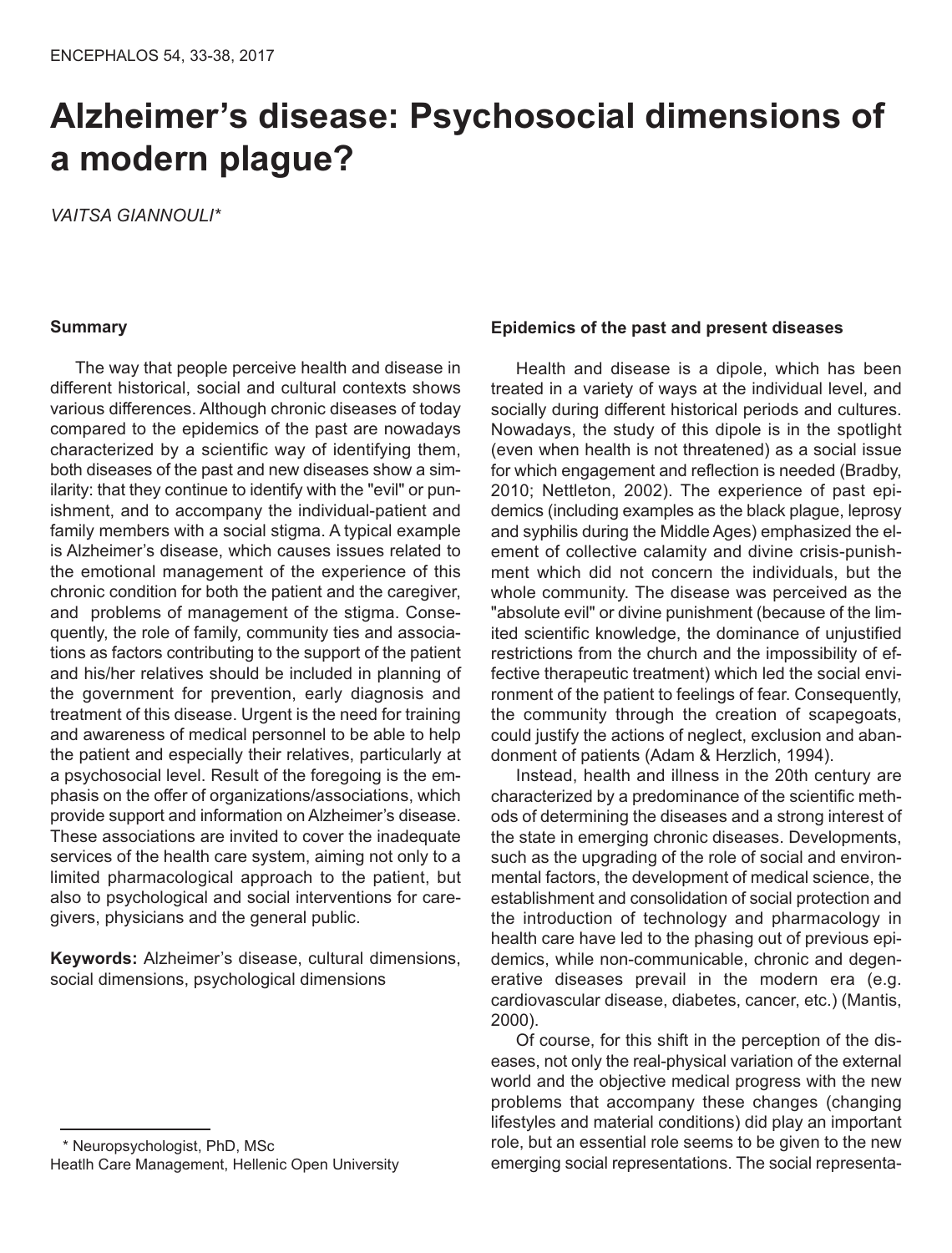tions are born through the communication of a concept or a mixture of ideas and images that exist in people's minds and which are in circulation in the society. Representations are transferred nowadays mainly through talks and texts presented by mass media and other networking e-platforms, but (although socially created) they emphasize the individualisation of the disease.

From the foregoing it is clear that modern diseases and epidemics of the past have similarities and differences. They are similar, because despite the historical, social, economic, and cultural variability, modern diseases and old epidemics remain major threats to society (forms of Evil), causing feelings of fear to the members of various social groups (although perhaps with possible differences in emotional reactions regarding the gender and the social class), while they are also similar as to the direct or indirect allusion that connects them with death. Current, however, diseases compared with epidemics of the past have significant differences, such as the current emphasis on the individuality of the disease, the non-infectious nature, and to the chronicity of the diseases (Mantis, 2000).

For Alzheimer's disease, in general, a similar negative socio-cultural interpretation framework is given (Robertson, 1991; Herskovits, 1995), which is in contrast to the more positive way that this specific disease is understood by the patients themselves during the initial stages of the disease (MacRae, 2008). But beyond that, patients with other memory disorders, such as mild impairment expressed in Mild Cognitive Impairment (a transitory memory disorder-state with high risk of conversion to Alzheimer's dementia), seem to continue to have strong fear for the pervasive stigma of Alzheimer's disease, and they are trying to differentiate their situation and achieve their integration into other diagnostic category-group of patients (Beard & Neary, 2012). A similar perspective of fear holds true for the adult children of patients with Alzheimer's disease, which in their case is related to stigmatization (regarding the cognitive, emotional and behavioral implications of the disease) (Werner, Goldstein & Buchbinder, 2011).

# **Alzheimer's dementia: Experience of a chronic disease and social dimensions**

Dementia of the Alzheimer type is a neurodegenerative disease of the Central Nervous System, characterized by the presence of senile plaques and neurofibrillary tangles in the brain. Patients present a progressive decline in cognitive functions (memory, attention/concentration, executive functions), coupled with functional disorders and problems in their social behavior. Apart from the organic pathology and neuropsychological decline, elderly patients exhibit also social problems, such as self-care problems, home and living, entertainment, communication and financial problems (Tsolaki & Kazis, 2005). The difficulties in complex activities of everyday life and in relation to the self-care of the individual cause notable effects on the family and other relatives who are obliged to carry the burden of patient care in the long term (Robinson, 1997; Tsolaki & Kazis, 2005). The 'sick' elder and the caregivers (usually spouses and children) are forced to learn to live with the limitations imposed by this disease, to adapt to their new role, and to cope with the requirements of social, family and professional life.

Greece, like all other countries, is characterized according to recent statistics from a course of increasing life expectancy (for both women and men), but unfortunately not without diseases (European Commission, 2016; OECD, 2016; World Health Organization, 2016). The ageing of the world population and the rapid increase of various types of dementia that occur in this age range requires the management of dementia in Primary Health Care, and decisive cooperation of caregivers-family, physicians and other mental health professionals (Alzheimer's Association, 2012).

#### **Caregivers of patients with Alzheimer's disease**

Caregivers of patients with Alzheimer's disease are primarily the spouse, children, grandchildren, other relatives or third persons-professionals who may be paid or help as volunteers. The tasks of caregivers include emotional support of the elder, help at home, personal care, managing finances while making various kinds of decisions (Gatz, Bengston & Blum, 1990).

Caregivers of patients with Alzheimer's disease abroad (mainly in English-speaking countries, due to the small number of surveys on the satisfaction regarding the role of the caregiver of patients with dementia) seem to experience negative emotions (anxiety, sadness, anxiety for the loved one), but also positive emotions related to the provision of care (Andren & Elmstahl, 2005). The causes for negative emotions are related mainly to the issue of insufficient medical treatment, the cognitive deficits demonstrated by patients themselves (e.g. memory loss, distraction etc.), possible behavioral changes, consequent changes in interpersonal relationships, supervision difficulties, and finally the sensed discomfort (Dulin & Dominy, 2008). The positive emotions are stemming mainly from the interpersonal relationships between caregivers and patients, the existence of intrapersonal orientation of caregivers and the desire to promote a positive result for both patients or to avoid negative events (Andren&Elmstahl, 2005).There is also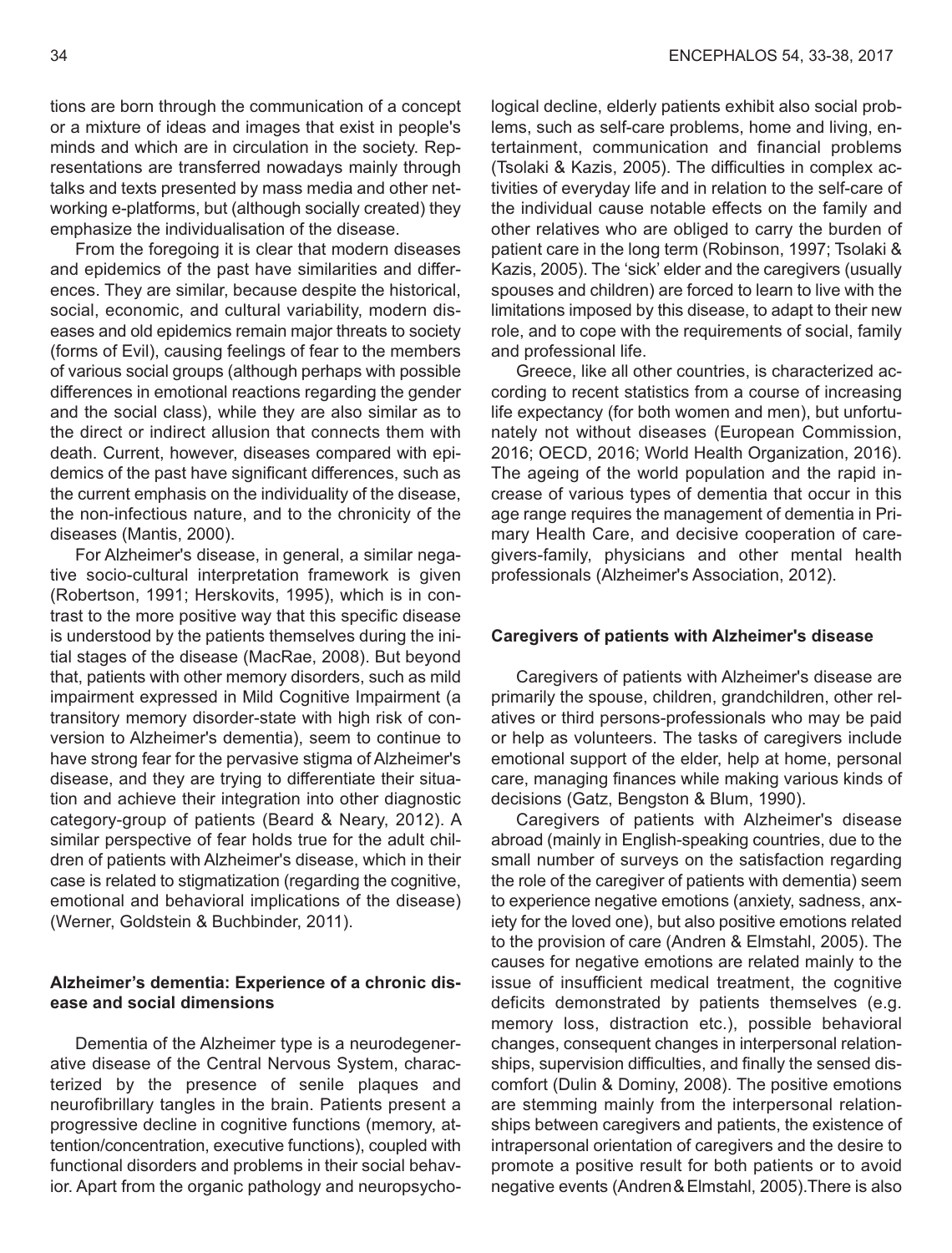a classification depending on the cause-source of satisfaction: 1) as a criterion of satisfaction only the patient is important (e.g. maintenance of dignity and pleasure of the loved elder patient), 2) as a criterion only the caregivers are important (e.g. in order the caregiver to feel useful and his/her work valued by family and friends), and 3) as a criterion both the caregiver and the elder patient are important (e.g. as a bilateral action for earlier benevolence or as current exchange of emotions through the acting of giving care) (Andren & Elmstahl, 2005). Other factors that relate to satisfaction is the meaning that the caregivers give in each situation, and the pleasure and appreciation that caregivers experience through giving and/or receiving in this special relationship (Andren & Elmstahl, 2005). So, it is obvious that the welfare of the elderly in need of care depends on the physical and mental health of those who are take care of them. Thus socially-shared responsibilities regarding the caregivers, reduce the supply of material and emotional support on their part, and our aim should be to help these people.

#### **Support for patients and their caregivers**

As the progression of the disease involves gradual loss of the patient's independence, increased needs for help in performing basic daily activities, and deterioration of the physical and mental health, it seems that these conditions require more advanced treatment strategies and personalized care. Additionally, caregivers of the elderly with mental disorders usually have feelings of entrapment, isolation, anger, guilt and resignation, which result in a high prevalence of anxiety disorders and depression in themselves. The majority of the caregivers begin to withdraw socially, stop seeking the company of friends and do not participate in activities they had before. They are in an extreme situation of complete isolation, not only because of the emotional burden, the social stigma and the negatively charged views that the modern society shares for this disease of old age, but also due to practical problems of time constraints, and because of the many demands of caring for the elderly patient. Very often, relatives and friends stop visiting the patient, because they do not know how to behave, something that frightens them (Tsolaki & Kazis, 2005).

The subjective burden experienced by caregivers is shaped by many factors, such as the characteristics of the caregivers themselves, the characteristics of the elder patient, and the specific characteristics of the social context (Etters, Goodall & Harrison, 2008). It seems that the behavioral symptoms of the patient to be the best predictive factor for that, and a possible direct field

for interventions (non-pharmacological programs) could improve the lives of both the patient and the caregiver (Wolfs et al., 2012). In addition to that, the social stigmatization of relatives of a person with a diagnosis of mental disorder, significantly affects the subjective burden and identity of the caregivers (Werner et al., 2011), as they are wrongly imposed the requirement of hiding the individual-handicapped patient (Goffman, 1963) with a simultaneous-parallel and debilitating preoccupation with this matter. Therefore, regarding the support issue, it is an urgent need to include both patients and their caregivers into specially designed support groups (Vassiliou, 2012), to familiarize them with the use of social services in order to solve everyday problems (e.g. the official retirement processes), to include them in programs not only of the type Help at Home, and day care centers, but also to assist them in choosing the institution for the patient when in advanced stages of the disease, and finally raise awareness of the whole society regarding all aspects of dementia (Tsolaki & Kazis, 2005).

The 'supplies' that medical staff is necessary to have in order to be able to help both the patient and his/her caregivers-relatives, especially at the psychosocial level should address methods of intervention for both parties in order to strengthen-improve their quality of life through individual and group counseling and/or through support programs and reintegration that will reduce the stigma and exclusion.

The type of assistance offered by associations for Alzheimer's disease directly relates to these psychosocial dimensions of the dementia (since there is not yet an effective pharmacological treatment). The reduction of the emotional burden of caregivers through sharing with other people might be blocked by the refusal of some caregivers to show and to share physical and emotional burnout experiences. Perhaps the fact that they might be considered insufficient to do things, and the fear for further stigmatization pushes them to isolate more, and this distance becomes a barrier in their attempt to seek help and support from other relatives and non-relatives who may be able to help. Therefore, beyond the immediate family and the network of friends, it is very important that services and support groups exist, which can guide and help caregivers cope with the demands of dementia.Support groups seem to play a particularly important role in emotional support and connection to the wider society for the caregivers, with ultimate goal the effective care (improving skills and learning strategies for problems coping) of patients. They are an important opportunity to teach caregivers how other caregivers experienced common symptoms of the disease and how these changes contributed to various aspects of their lives. Thus within the group, ca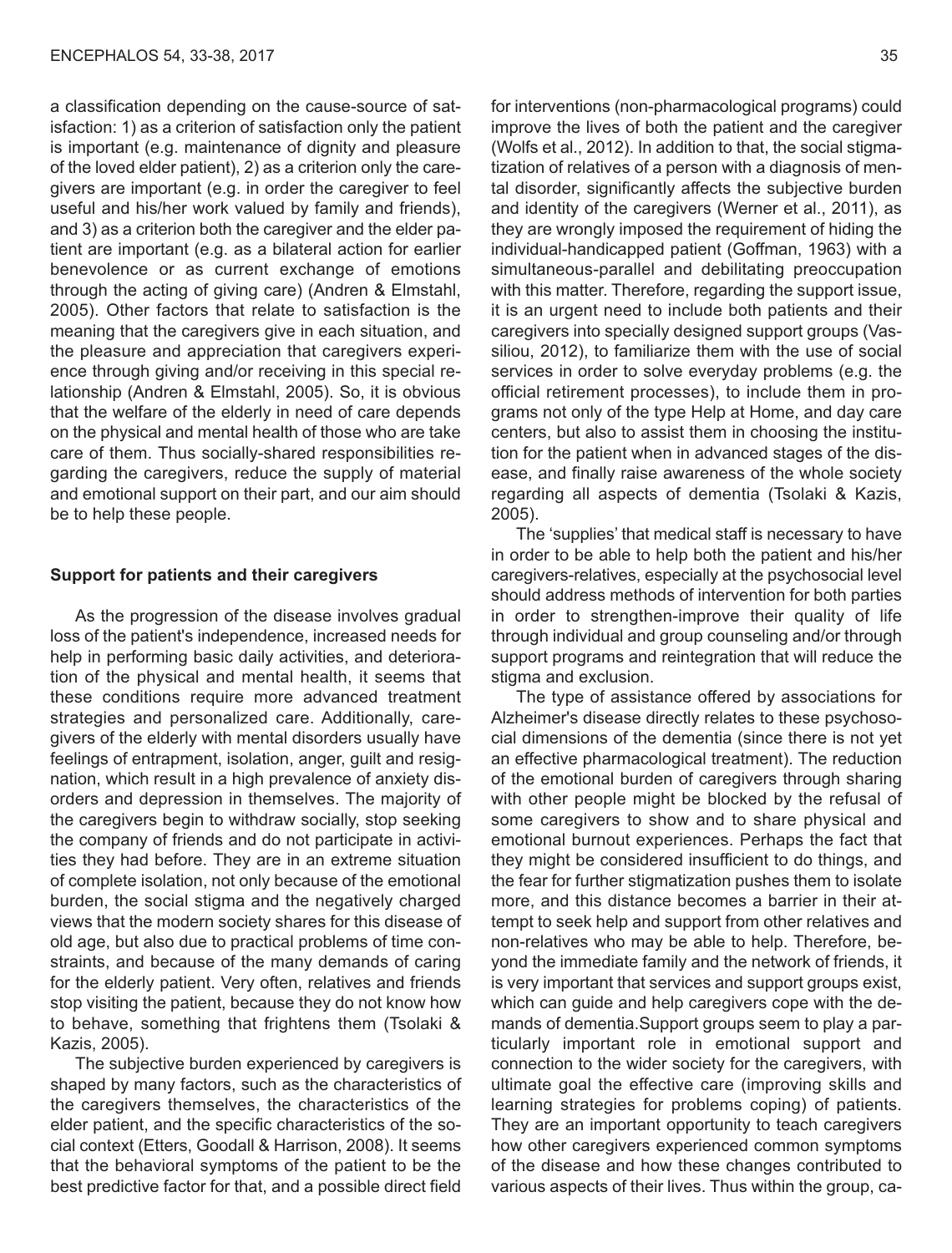regivers share information and better understand their experiences, making them more effective. The local numerous Greek companies and associations for Alzheimer's Disease are invited to cover this gap in the healthcare system (Tsolaki & Vassiliadis, 2002).

Informing the family is needed on issues relating to both the results of neuropsychological assessment of the patient, the course of the disease, and the legal issues which arise, while family support is equally important (Margaritidou, 2010). The family support reduces the stress of the caregivers, allowing family members to express their feelings, improves adaptation to the new situations, reduces the severity and frequency of depression, improves communication skills among members, reduces management problems, and finally reduces the burden of the caregiver (Eisdorfer et al., 2003; Haupt et al., 2000; Hinchcliffe et al., 1995; Knight, Lutzky & Macofsky-Urban, 1993; Marriott et al., 2000).

The necessary interventions to improve the services provided to these patients and their caregivers-relatives should be based on a general active policy aiming at designing government-financed and government-organized programs, which will include actions for the patients themselves [providing protection at centers of open care, care at home programs and day centers (Benos, 1999)], and actions for their caregivers. Following this line, the realization of educational programs (seminars, workshops) for doctors of all specialties and other healthcare professionals will provide them with skills for better diagnosis and treatment of dementia, but also will make them aware of the issues of psychological problems and social stigma. At the same time, the effort for the dissemination of information should be directed to the general public (since the early detection of possible people-patients in the community is as important as proper later medical diagnosis) through the organization of events and lectures not only in Athens-Thessaloniki, but also in other provincial cities of Greece in cooperation with local Alzheimer associations and other non-forprofit organizations (Tsolaki et al., 2009).

In conclusion, health and disease in a constantly changing world make necessary for the improvement and expansion of services provided to patients and caregivers, that the state cares actively for coordinated cooperation of all health professionals at national, European and international level, through participation in shaping prevention policies and programs addressing the 'new epidemics' of the 21st century.

## **Psychosocial support structures for Alzheimer's patients**

The available psychosocial support structures for patients with dementia in Greece although limited in number, aim to assist efforts by neurological and psychiatric clinics of public and private hospitals and memory clinics, with their services in different cities across the country. These are public initiatives, but also sponsored by private foundations, which rely on grants from the state-Ministry of Health, the Church and the voluntary participation of individuals, such as the Athens Association of Alzheimer's Disease and Related Disorders, the Greek Association of Alzheimer's Disease and Related Disorders Thessaloniki, and Associations in peripheral municipalities such as the "Nestor" Psychogeriatric Association, the Greek Association of Alzheimer Disease and Related Disorders of Volos, Alzheimer's Ioannina "Hippocrates" Association, the Alzheimer's Society for Heraklion "Allilengii" (Solidarity), the Society for Alzheimer and Related Disorders Larissa Prefecture, the Children and Adults Mental Health Community Services Development Federation "Panacea" Rhodes, the Alzheimer's Disease Support Association - Related Disorders of Pella, the Alzheimer's Disease & Related Disorders, "Saint Nicholas" Kozani, the Xanthi Caregivers Association, Association of Families and Friends for Mental Health (S.O.F.PS.Y.) Serres, the Greek Health Education Society Annex Chios, the Greek Association of Alzheimer's Disease & Related Disorders Halkida, the Greek Association of Alzheimer Disease and Related Disorders Branch of Chania, etc.(Athens Association of Alzheimer's Disease and Related Disorders, 2017; Greek Association of Alzheimer's Disease and Related Disorders Thessaloniki, 2016). In these indicative listed structures attempts are made to cover in the form of programs, which aim at various dimensions of emotional, physical and cognitive health, the needs of both patients and their caregivers-families with multiple actions in day centers, in-home care, caregiver support centers, and psycho-geriatric boarding homes.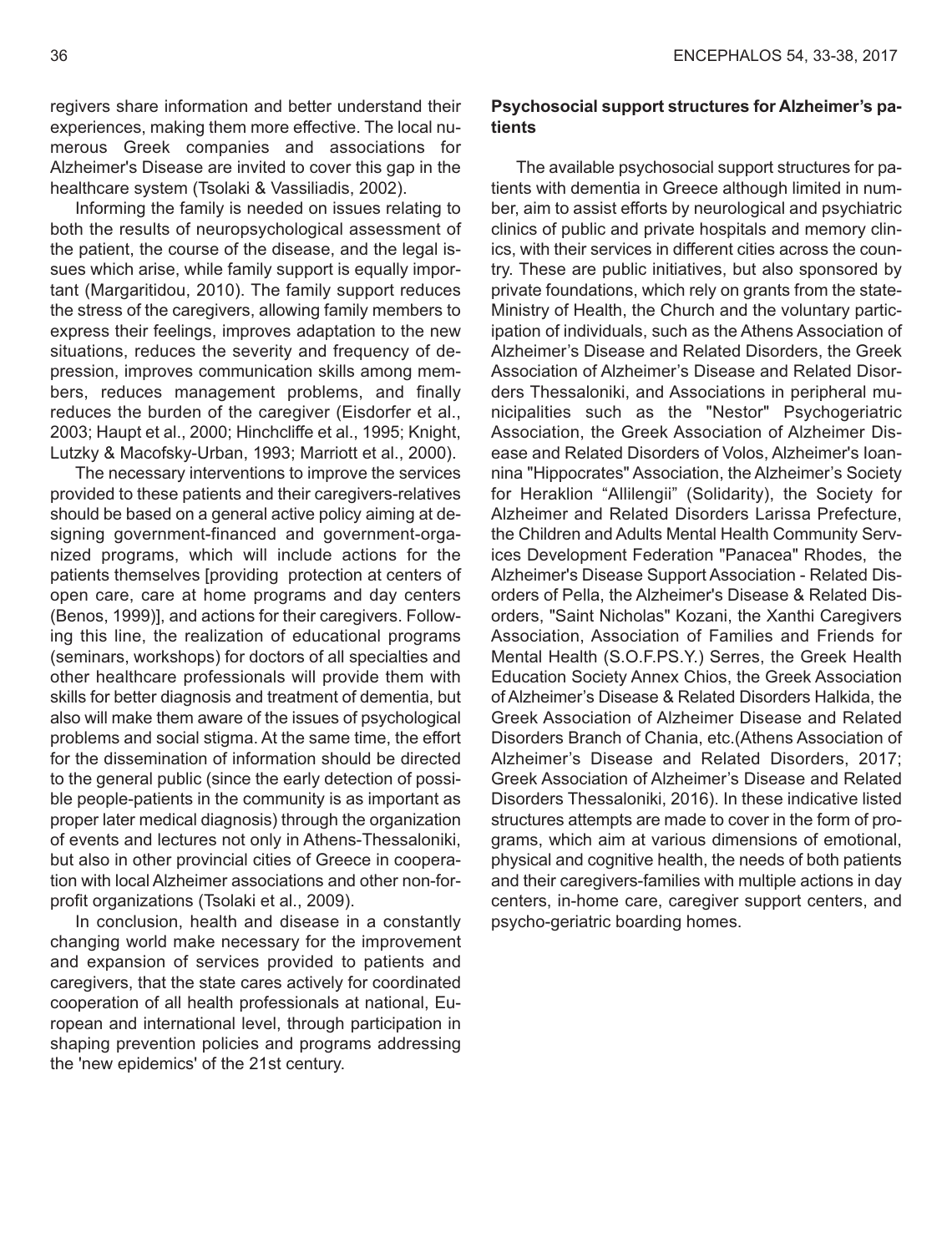#### **References**

Adam, P., & Herzlich, C. (1994). Sociologie de la maladie et de la medicine. Paris: Edition Nathan.

Alzheimer's Association. (2012). Alzheimer's Disease Facts and Figures: 10 Million U.S. Baby Boomers Will Develop Alzheimer's Disease. [online] Retrieved from http://www.alz.org/national/documents/report\_alzfactsfigures2008.pdf. (October 25, 2016).

Andren, S., & Elmstahl, S. (2005). Family caregivers' subjective experiences of satisfaction in dementia care: Aspects of burden, subjective health and sense of coherence. Scandinavian Journal of Caring Sciences, 19, 157-168.

Athens Association of Alzheimer's Disease and Related Disorders, (2017). Hellenic Associations and Companies of Alzheimer's Disease and Related Disorders. [online] Retrieved from http://www.alzheimerathens.gr/doc/AlzEtaireies.pdf (February 2, 2017).

Beard, R. L., & Neray, T. M. (2012). Making sense of nonsense: experiences of mild cognitive Impairment. Sociology of Health & Illness, 20(10), 1–17.

Bradby, H. (2010). Εισαγωγή στην κοινωνιολογία της υγείας και της ασθένειας. Γ. Αλεξιάς. (Επιμ.). Αθήνα: Πεδίο.

Carpentier, N., Bernard, B., Grenier, A., & Guberman, N. (2010). Using the life course perspective to study the entry into the illness trajectory: The perspective of caregivers of people with Alzheimer's disease. Social Science & Medicine, 70, 1501-1508.

Dulin, P.L., & Dominy, J. P. (2008). The influence of feeling positive about helping among dementia caregivers in New Zealand. Helping attitudes predict happiness. Dementia, 7(1) 55-69.

Eisdorfer, C., Czaja, S. J., Loewenstein, D. A., Rubert, M. P., Arguelles, S., Mitrani, V. B., & Szapocznik, J. (2003). The effect of a family therapy and technology-based intervention on caregiver depression. The Gerontologist, 43, 521–531.

Etters, L., Goodall, D., & Harrison, B. E. (2008). Caregiver burden among dementia patient caregivers: A review of the literature. Journal of the American Academy of Nurse Practitioner, 20, 423–428.

European Commission. (2016). Public Health. [online] Retrieved from http://ec.europa.eu/health/index\_en.htm (October 23, 2016).

Gatz, M., Bengtson, V.L., & Blum, M. (1990). Caregiving families. In J. E. Birren & K. W. Schaie (Eds.), Handbook of the psychology of aging (pp. 404-426). New York: Academic Press.

Goffman, E. (1963). Stigma: Notes on the management of spoiled identity. Prentice-Hall.

Greek Association of Alzheimer's Disease and Related Disorders Thessaloniki, (2016). Alzheimer Associations. [online] Retrieved from http://www.alzheimerhellas.gr/periodiko/dec16.pdf (February 2, 2017).

Haupt, M., Kurz, A., & Janner, M. (2000). A 2-year followup of behavioral and psychological symptoms in Alzheimer's disease. Dementia and Geriatric Cognitive Disorders, 11, 147– 52.

Herskovits, E. (1995). Struggling over subjectivity: debates about the 'self' and Alzheimer's disease. Medical Anthropology Quarterly, 9(2), 146–64.

Hinchliffe, A. C., Hyman, I. L., Blizard, B., & Livingston, G. (1995). Behavioural complications of dementia - can they be treated? International Journal of Geriatric Psychiatry, 10, 839- 847.

Knight, B., Lutzky, S., & Macofsky-Urban, F. (1993). A meta-analytic review of interventions for care giver distress: Recommendations for further research. Gerontologist, 33, 240 -248.

Marriott, A., Donaldson, C., Tarrier, N., & Burns, A. (2000). Effectiveness of cognitive-behavioural family intervention in reducing the burden of care in carers of patients with Alzheimer's disease. The British Journal of Psychiatry, 176, 557-562.

Μπένος, Α. (1999). Φροντίδα των ηλικιωμένων στο σπίτι και στην κοινότητα. Στο Α. Κωσταρίδου-Ευκλείδη (Επιμ.), Θέματα γηροψυχολογίας και γεροντολογίας (σ.453-473). Αθήνα: Εκδόσεις Ελληνικά Γράμματα.

MacRae, H. (1999). Managing courtesy stigma: the case of Alzheimer's disease. Sociology of Health & Illness, 21(1), 54–70.

MacRae, H. (2008). Making the best you can of it': living with early-stage Alzheimer's disease. Sociology of Health & Illness, 3(3), 396–412.

Μάντη, Π. (2000). Υγεία και αρρώστια ως ιστορικοί καταλύτες και πρωταγωνιστές. Στο Π. Μάντη & Χ. Τσελεπή (Επιμ.), Κοινωνιολογική και ψυχολογική προσέγγιση των νοσοκομείων/υπηρεσιών υγείας. Τόμος Α (σ. 17-36). Πάτρα: Εκδόσεις Ελληνικού Ανοικτού Πανεπιστημίου.

Μαργαριτίδου, Π. (2010 Θεσσαλονίκη). Οικογένεια και άνοια. Παρουσίαση στην Ελληνική Εταιρεία Νόσου Alzheimer και Συναφών Διαταραχών.

Nettleton, S. (2002). Κοινωνιολογία της υγείας και της ασθένειας. Δ. Αγραφιώτης (Επιμ.). Αθήνα: Εκδόσεις Τυπωθήτω.

OECD. (2016). Society at a glance 2016. [online] Retrieved from http://www.oecd.org/publications/society-at-a-glance-19991290.htm [October 26, 2016].

Robertson, A. (1991). The politics of Alzheimer's disease: a case study in apocalyptic demography. In M. Minkler & C. L. Estes (Εds.), Critical perspectives on aging (pp. 135-150). Amityville, New York: Baywood Publishing.

Robinson, K. M. (1997). Family caregiving: Who provides the care, and at what cost? Nursing Economics, 15, 243–247.

Τσολάκη, Μ., & Βασιλειάδης, Γ. (2002). Μη φαρμακευτικές παρεμβάσεις σε περιθάλποντες και ασθενείς με άνοια. Εγκέφαλος, 39, 157-173.

Tsolaki, M., Sakka, P., Degleris, D., & Karamavrou, S. (2009). Attitudes and perceptions regarding Alzheimer's Disease in Greece. American Journal of Alzheimer's Disease & Other Dementias, 24(1), 21-26.

Τσολάκη, Μ., & Κάζης, Α. (2005). Ιατρική και κοινωνική πρόκληση. Θεσσαλονίκη: University Studio Press.

Vasilliou, A. (2012). Addressing dementia in the EU. Dementia in Europe. The Alzheimer Europe Magazine, 12, 18- 20.

Werner, P., Goldstein, D., & Buchbinter, E. (2010). Subjective experience of family stigma as reported by children of Alzheimer's Disease patients. Qualitative Health Research, 20(2), 159–169.